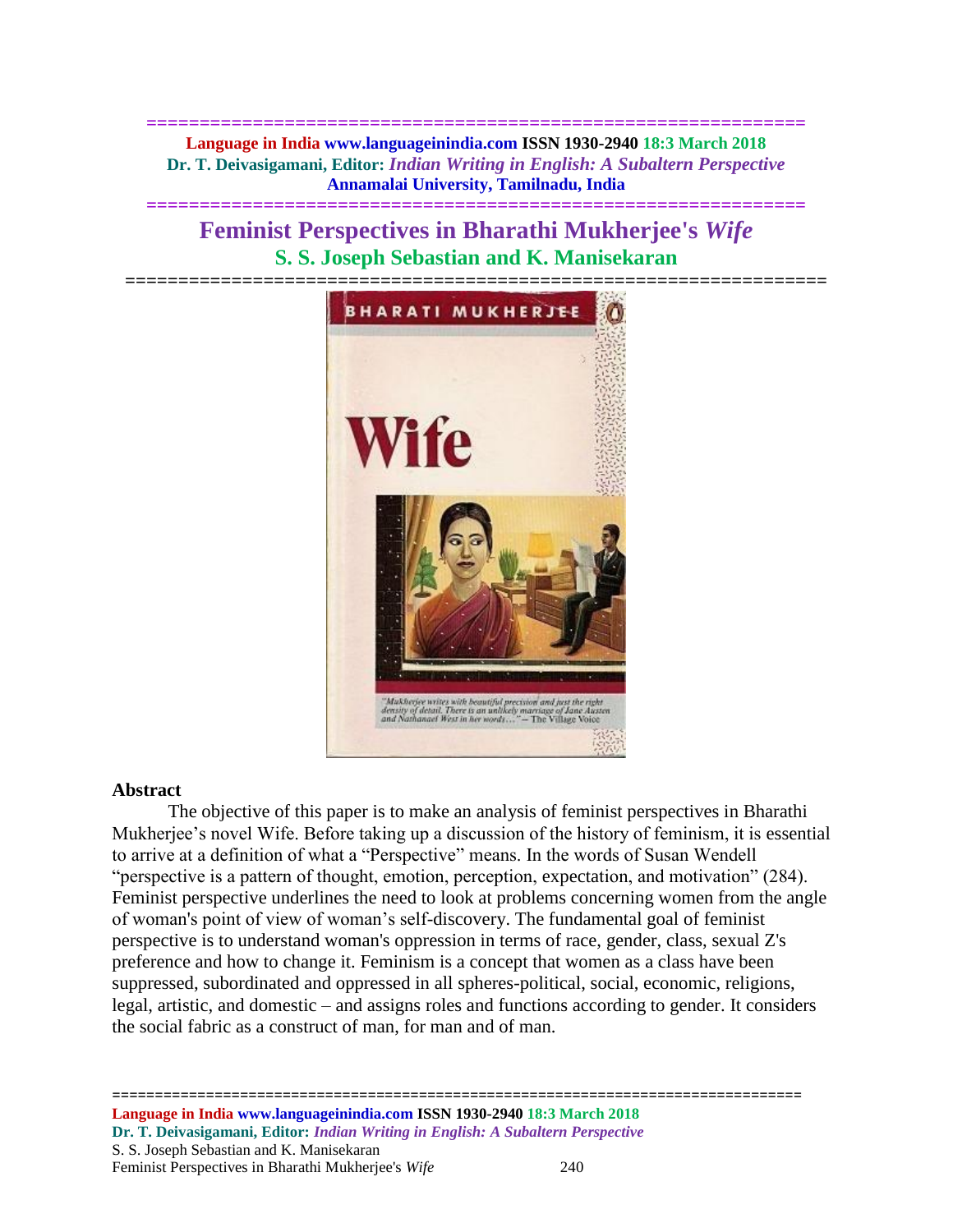## **Bharati Mukherjee**

 Bharati Mukherjee is a novelist and short stories writer. He often reveals contemporary themes and concerns. One of these is the culture conflicts and immigrant psyche. Born in 1940 in a Bengali Brahmin family of Calcutta but married to a fellow Canadian student Clark Blaise at the University of Iowa. The following are the major works Bharati Mukherjee has to her credit. **The Tiger Daughter (1972), Wife (1975), Jasmine (1989),** etc. And two collection short stories. She has co-authored with her husband two non-fiction works *Day and Night in Calcutta and the Sorrow and the Terror.*The titles of the novel *Wife* interpreted as common nouns with no articles attached to them have an extended meaning. They stand for the expatriates and immigrants experiencing conflict of culture and the consequent tension. In the following pages an attempt is made to make a study of the diasporic experience encountered by the women protagonist of the two novels.

# **Dimple, a Forlorn and Accommodated Self**

 Bharati Mukherjee is concerned with characters that strain and struggle for the articulation of their repressed and stunted voice in order to carve out vision of their life. Dimple in wife, symbolizes the tight spot of a voice without enunciation and without a vision. She is visionless because she is voiceless; she is rootless because she is basically human. She gives vent to her feminine sensibility in her frantic desire for an authentic communication with the self as well as the society. Dimple is an instance of the forlorn and accommodated self of an Indian wife finding herself out of depths in foreign country with an alien milieu this situation of" Culture shock" is too to need analysis but essentially it is the agony of a voice struggling for identity and getting stifled repeated.

# **Pliant, Docile, Obedient and Submissive**

Dimple, the pliant, docile, obedient and submissive daughter of a middle class Bengali family marries Amit Basu , an ambitious Engineer , chosen by her parents about to migrate to the U.S. Dimple; herself is still a child because she has not been initiated in to the mysteries of woman hood. "she thought of premarital life as dress rehearsal for actual living". Delay in marriage had made her very nervous and anxious so when she is married ostensibly to a worthy groom by the Indian standard of marriage, his chance of happiness ought to be high. Dimple happened to set a high store on marriage. "Marriage, she was sure, would free her, fill her with passion. Discreet and virgin, she waited for real life to begin "(wife13). She hoped that marriage would offer her a different kind of life. She constantly imagined her future husband to be the very embodiment of the virtues of the commercial society.

# **Trying to Obliterate Her Own Body and Appearance**

She borrowed a forehead from a body builder and shoulders and the stomach and legs from a trousers ad and put the ideal man by herself in a restaurant on Park Street or by the side of a pool at a five- star hotel (*Wife* 23). We very often see her ideal man and her life against her dream and finding both of them wanting in many respects. Dimple Basu does everything she can to obliterate hers. She even induces a miscarriage so that she does not have to bring a child conceived in India in to the new world. She does "not want carry any relics from the old life'. The description of self-abortion is very poignant and touching. She had skipped rope until her legs grew numb and her stomach burned; then she had poured water from the heavy bucket over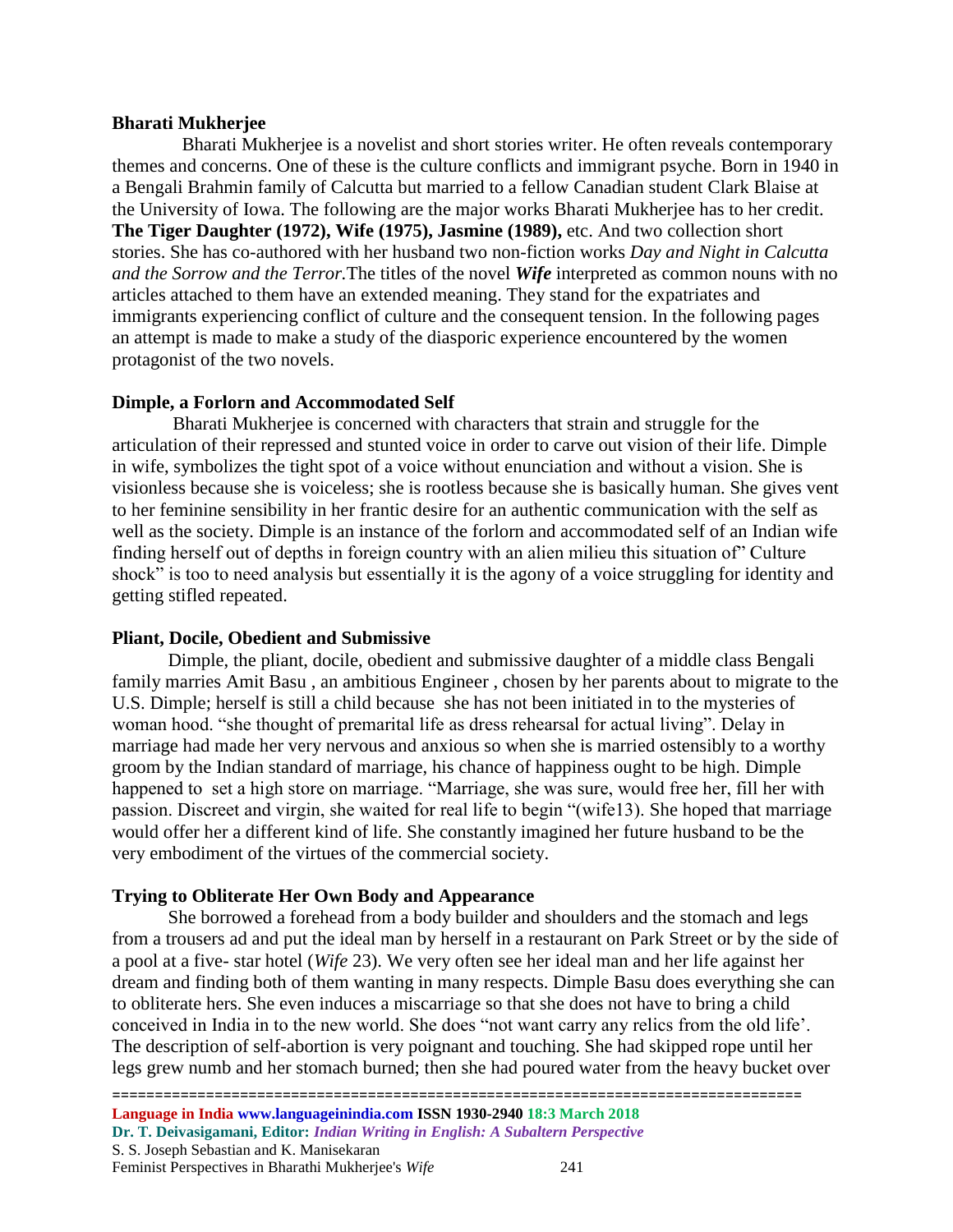her head, shoulders, over the tight little curve of her stomach. she had poured until the last of the blood wahed off her legs: then she had collapsed. She never repents for the cruel death she had committed.

 Her abnormality reaches the climax when she skips her ways to abortion, conflagrations of the psyche and hysterical fits of passion. This leads her to do violent act. Symbolically, by revoking her motherhood, Dimple liberates herself from the role of a Hindu wife of just bearing and rearing a child. Like the western feminists, she asserts her will but her abortive act abortive act is a kind of 'moral and culture suicide". Her killing of the nice which looked pregnant also suggests that she does not feel at ease with her pregnancy. She becomes almost hysteric in killing that tiny creature without rhyme and reason. This act of killing is a manifestation violence smoldering inside her. Dimple's psychic defect is implied in her name, significantly the meaning of the word "dimple" taken from oxford English dictionary is 'any slight surface depression". With this psychic defect, she naturally reacts in a peevish way to all the things around her.

#### **Far from Being a Normal Person**

From the very beginning we feel that Dimple is far from the normal girls. The lake reminds her of death." She hated the lakes, thought of them as death". She does not like her new name 'Nandini'' either. "The name just doesn't suit me'. Her flat is horrid". Dimple is a psychic study of an abnormal woman. She wants to note the angry faces of men by purposely dropping on them "bits of newspapers, hair balls, nail clippings, down on to the heads below to make them jerk upward in anger." Dimple's problems lie within her. She would remain a foreigner where ever she is to go. She has isolation is rooted not merely in loneliness, in isolation or cultural difference but in her own inner estrangement from her own past and her own inner being.

After marriage, dimple does not feel easy at her husband's residence at Dr. Sarat Banerjee Road. She doesn't like Amit's mother and sister also. However, Dimple thinks that all these problems are temporary and with the confirmation for migration they will eventually come to end. The furious outbursts of dimple show her accumulated frustrations. She is suffering from inferiority complex and thinks that she is not able to win her husband's love and affection. Amit may also be blamed for his ignorance of female psychology. He thinks that providing creature comfort is enough. The idea of murdering Amit also come side by side. Dimple has always lived in a fantastic world, a world which is built by herself. Dimple has the marks of an existentialist in her she feels alienated from the environment from herself and from existence itself to quote swain." Dimple's self-alienation breeds a terrible anguish in her and prompts her to murder her husband '(87). A lacerated and anguished spirit. Dimple is nowhere a woman, in a questing for an identity. Dimple is entrapped in a dilemma conflict between American culture and the tradition bound Indian society surrounding an Indian wife between a feminist desire to be assertive independent and the Indian need to be submissive and self-effacing.

#### **To Conclude**

Bharati Mukherjee's novel *Wife* stands out as a unique fictional work by virtues of its insightful probing into its heroine's psyche. A Wife is normally portrayed as a woman, calm quite, submissive, duty conscious and so on. Mukherjee focuses her attention on the negative